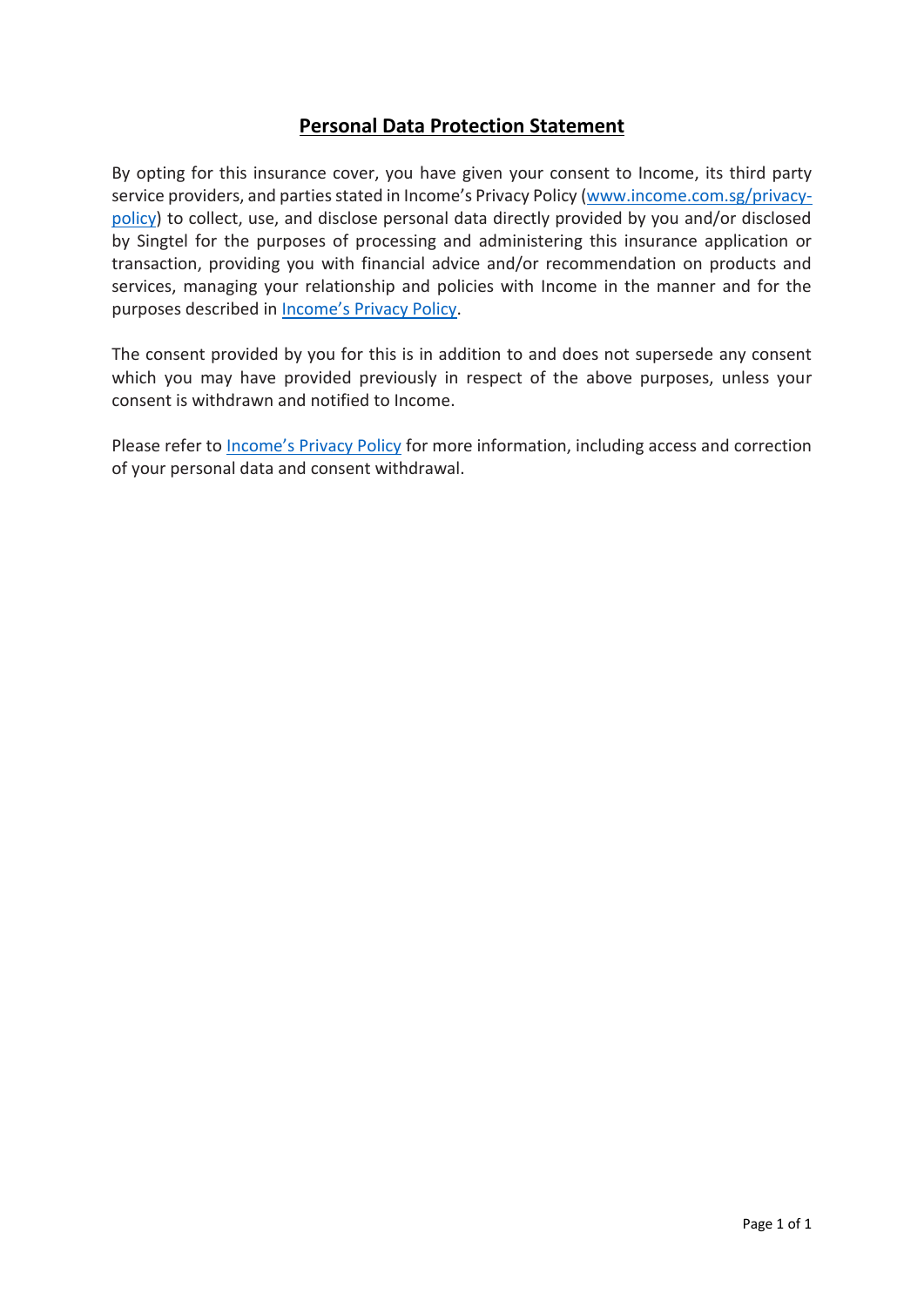

# **Singtel Prepaid Mobile Top-up Free Cover Product Summary**

### **Premiums**

The premiums for this policy are paid by the Singtel Mobile Singapore Pte Ltd ('policyholder') and the benefits under this group policy are provided by NTUC Income Insurance Co-operative Ltd ('Income') free of charge to selected customers ('the insured person') nominated by the policyholder.

### **Product Information**

This is a 30-day accident and health policy and will protect the insured person financially when the specified event happens during the policy period. There are some benefits which provide coverage when the specified events are caused only by accidents and not due to sickness.

The amount Income will pay depends on the terms, conditions, exclusions and maximum benefit limits as set out in the Table of Cover below.

This policy is not a Medisave-approved policy.

| <b>Benefit</b> |                                                                                                                               | <b>Maximum</b> benefit<br>(S\$) per insured |
|----------------|-------------------------------------------------------------------------------------------------------------------------------|---------------------------------------------|
| Section 1      | Accidental death                                                                                                              | \$5,000                                     |
| Section 2      | Permanent disability                                                                                                          | \$5,000                                     |
| Section 3      | Daily hospital income after more than 4 days of<br>hospitalisation due to an accident (per day up to 60<br>days per incident) | \$20                                        |
| Section 4      | Get well benefit after more than 4<br>days of<br>hospitalisation due to accident or sickness (per<br>incident)                | $$50 + 1GB$ Singtel<br>data booster         |
| Section 5      | Job loss after more than 4 days of hospitalisation due<br>to accident or sickness                                             | \$200                                       |

### **Table of cover<sup>1</sup>**

<sup>1</sup>Note: Please refer to the Policy Conditions on details of policy coverage

#### **Key Product Provisions**

The following are some key provisions found in the policy contract of this plan. This is only a brief summary and the insured person is advised to refer to the actual terms and conditions in the contract. The insured person should consult a qualified adviser if he/she requires further explanation.

### **1. Eligibility**

Cover under this policy is only available to the insured person if:

the insured person is a Singaporean, Singapore permanent resident; or an individual holding a valid Singapore identification document such as an Employment Pass, Work Permit, Long Term Visit Pass or Student Pass;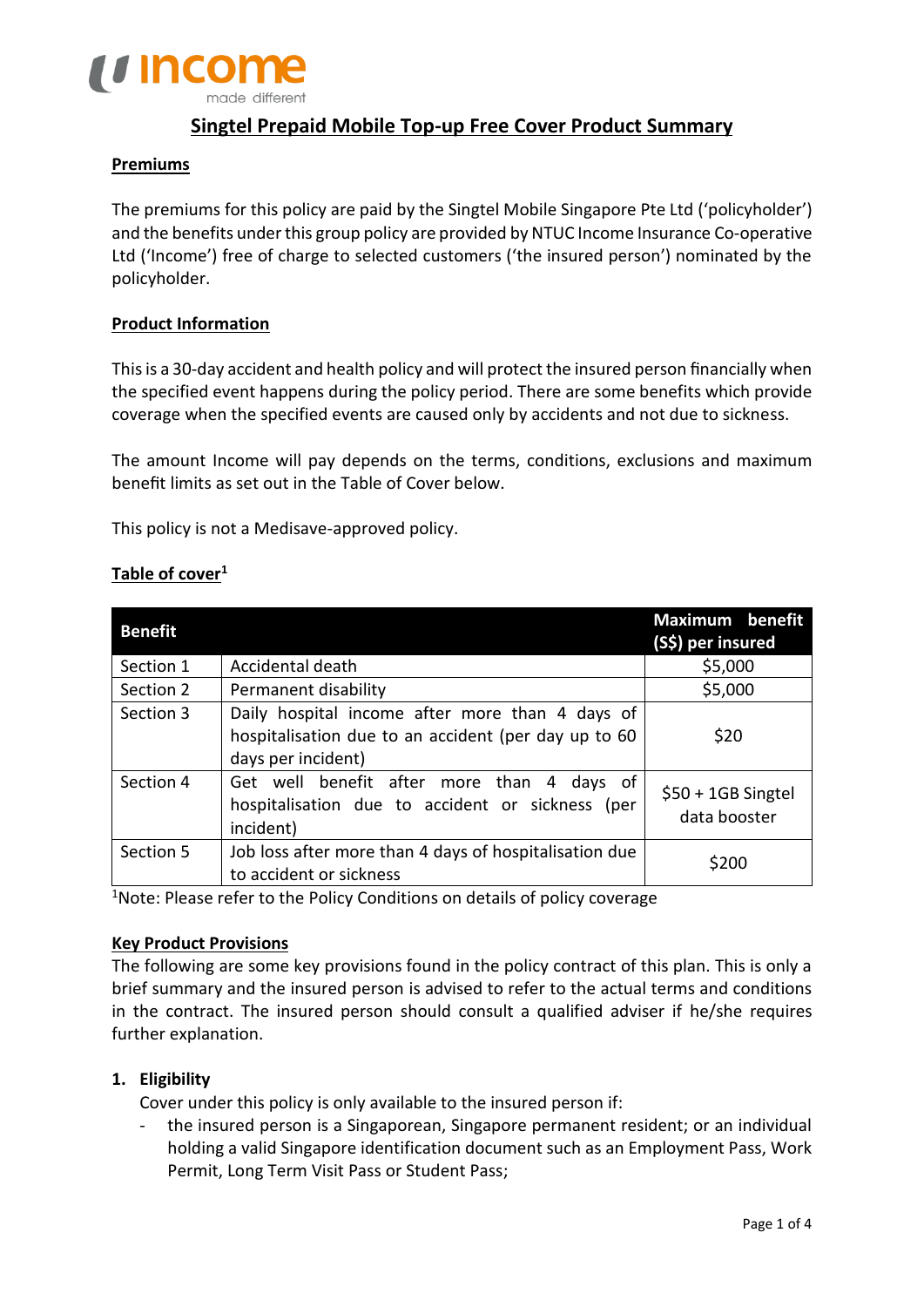

- the insured person is between 16 and 85 years of age;
- the insured person's application for cover under this policy has been approved by Income and the policyholder; and
- the premium for the insured person's cover under this policy has been fully paid by the policyholder.

## **2. Cancellation Clause**

- **a** Income can cancel the insured person's cover under this policy by giving the policyholder seven days' notice, whether mailing address, email address, or contact number. The cancellation notice is deemed to be received on the same day if Income deliversthe notice by hand, mail, fax or email. To avoid doubt, Income is not obligated to inform the insured person of the cancellation.
- **b** The policyholder may cancel the insured person's cover under this policy by writing to Income. The date of cancellation will depend on when Income receives the notice of cancellation from the policyholder.
- **c** The insured person may cancel their cover under this policy by writing to Income. The date of cancellation will depend on when Income receives the notice of cancellation from the insured person.
- **d** Income or the policyholder can cancel this policy by giving the other at least 3 months prior written notice. If the cancellation date of the policy is before the end of the insured person's period of insurance, their cover will end on the expiry date of the insurance cover.

### **3. Terms of Renewal**

This is a short-term accident and health policy and Income is not required to renew this policy. Income may end this policy by giving the policyholder seven days' notice in writing.

There is no renewal for the insured person's cover. If the insured person wishes to, they can apply for cover again subject to the eligibility conditions.

## **4. Alterations**

Income may make alterations to the policy with the agreement of the policyholder. If the alteration of the policy is made before the end of the insured person's period of insurance, the alteration will not affect their existing cover.

### **5. Claims Conditions**

- **a** The insured person must tell Income as soon as possible, and in any case within 30 days about any event which may give rise to a claim under this policy. Income has the right to reject the insured person's claim and Income will not be liable to pay any claim if the insured person tells Income later than 30 days from the date of event.
- **b** The insured person must not:
	- i) act in a fraudulent way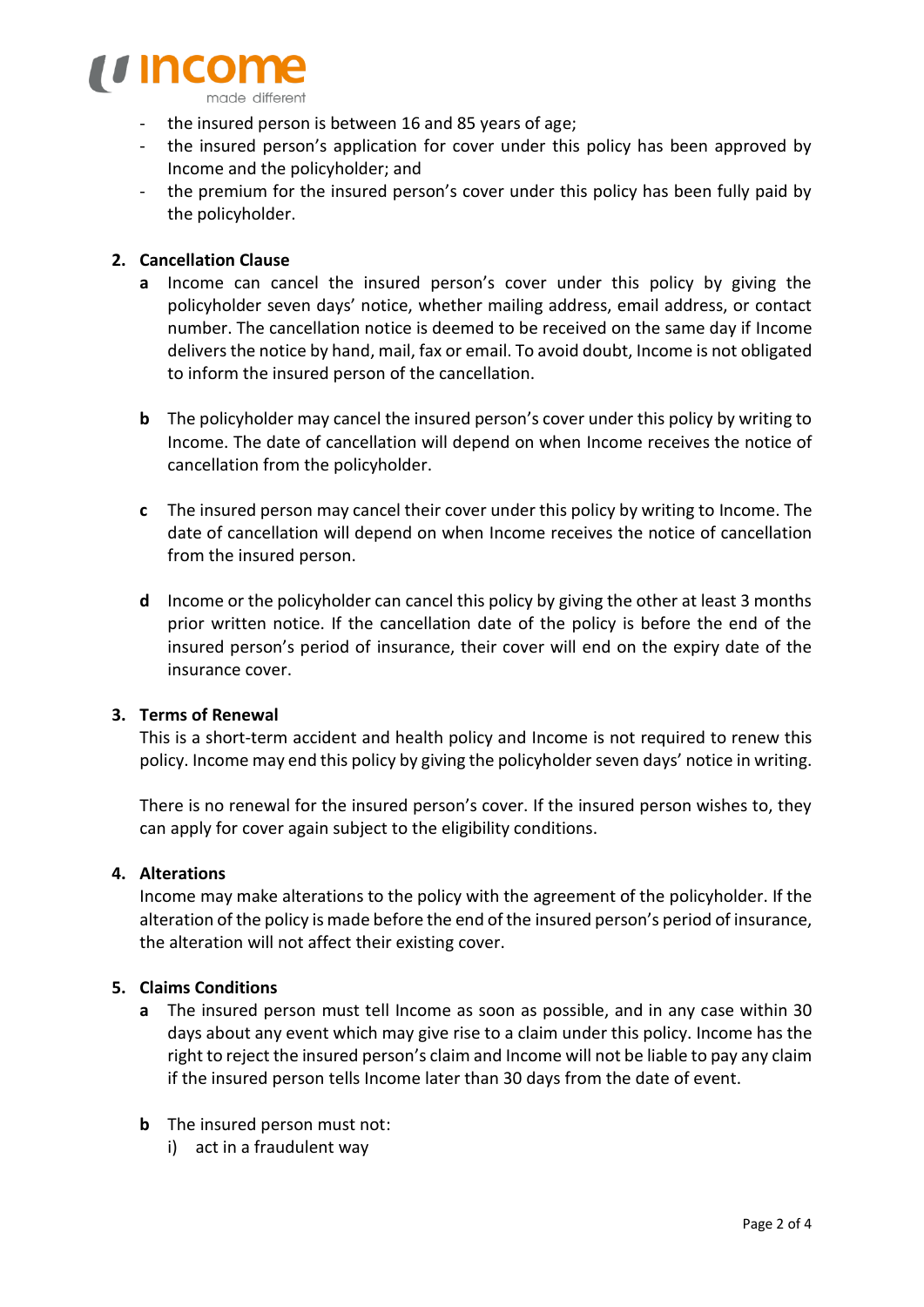

- ii) make a claim under this policy knowing the claim to be false or fraudulently exaggerated in any way;
- iii) make a statement to support a claim knowing the statement to be false in any way;
- iv) send Income a document to support a claim knowing the document to be forged or false in any way; or
- v) make a claim for any loss or damage caused by the insured person's deliberate act or with the insured person's knowledge.
- **c** Income will pay all claims in Singapore Dollars.
- **d** The insured person or their legal representative must supply all information, reports, original invoices and receipts, evidence, medical certificates, documents (such as translation of a foreign-language document into the English language), confirmed by oath if necessary, Income may need before assessing any claim.

For further information, you can visit or contact Income via any of the following channels:

- **(i)** [www.income.com.sg/st\\_claim](http://www.income.com.sg/st_claim)
- **(ii)** [pcc@income.com.sg](mailto:pcc@income.com.sg)
- **(iii)** 6788 6616

### **6. Exclusions**

There are certain conditions whereby Income will not pay any benefits under this plan. These are shown as exclusions in the policy conditions. Some of the exclusions for this plan include, but are not limited to the following listed below. You should read the policy conditions which can be found at [www.income.com.sg/sta](http://www.income.com.sg/sta) for the full list of exclusions.

This policy does not cover claims for loss or liability directly or indirectly caused by or arising from the following.

- **a** Any known event.
- **b** The insured person deliberately injuring themselves, committing suicide or attempted suicide while sane or insane, the insured person's criminal act, provoked assault, deliberate acts or putting themselves in danger (unless they are trying to save human life).
- **c** The effect or influence of alcohol or drugs.
- **d** Pregnancy, childbirth, abortion, miscarriage or all complications or death arising from these conditions,
- **e** Mental problems or insanity.
- **f** Sexually transmitted infections, human immunodeficiency virus (HIV) or any HIVrelated illness including acquired immunity deficiency syndrome (AIDS) or any mutant derivatives or variations of this however they are caused.
- **g** Pre-existing medical conditions or physical problems which existed before the start date.
- **h** The insured person taking part in flying or other aerial activities except as a fare-paying passenger in a licensed passenger-carrying aircraft.
- **i** The insured person taking part in any kind of speed contest or racing (other than on foot).